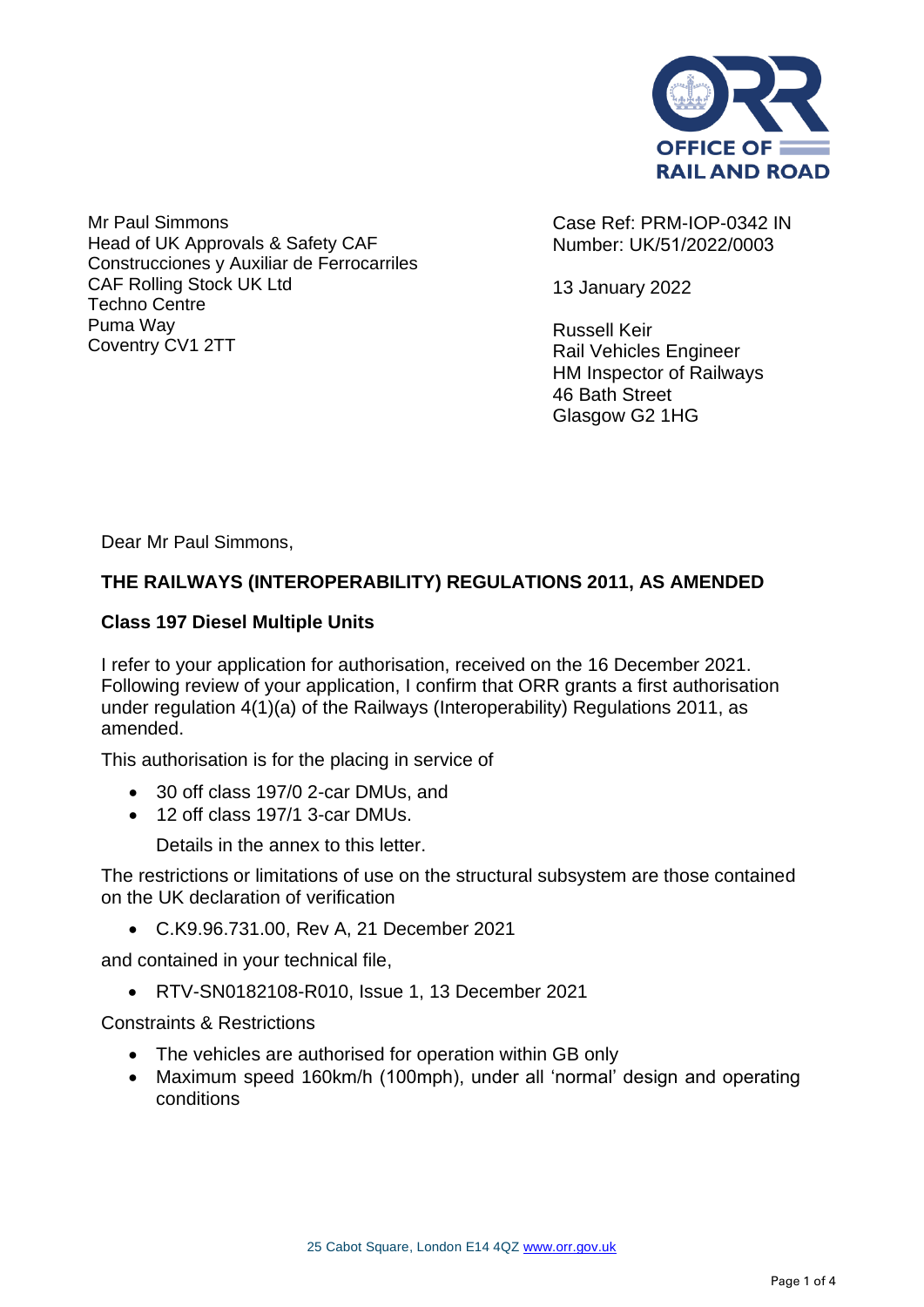- Speed in degraded mode of deflated suspension is limited to 105km/h (65mph)
- The Class 197 is designed to be operated in operational service in multiple configurations of up to 3 units coupled together with a maximum of 9 vehicles
- When operating as Empty Coaching Stock (ECS), or during rescue and recovery, up to 4 units can be coupled together with a maximum of 12 vehicles

## **Conditions**

- Stage V engines certification against Regulation (EU) 2016/1628 emissions limits will be provided within 6 months of vehicles being 'Put into Use'
- A Network Rail summary of compatibility shall be issued in accordance with RIS-8270-RST (issue 1) prior to vehicles being 'Put into Use'
- The operator has adequate arrangements within its 'Safety Management System' to control the risks associated with this rolling stock subsystem
- Further authorisations are required in respect of ETCS Units and Vehicles with a First-Class car.

The rolling stock subsystem(s) authorised by this letter must be operated and maintained in accordance with Regulation 20.

You should be aware that any future modifications to the authorised subsystem may constitute a 'renewal' or an 'upgrade' as defined in Regulation 2. If a project entity, in relation to the project, considers that the modification meets either of these definitions they may apply, in accordance with the provisions of Regulation 13, to the Department for Transport (DfT) for a decision on whether a new authorisation will be required. Should DfT decide that an authorisation is not required they must consult with ORR whether authorisation is required on safety grounds.

As the project entity you are responsible for retaining the technical file, keeping it up to date and making it available to the ORR in accordance with Regulations 18 and 19.

If you are not the owner of the authorised subsystem you shall within 60 days, in accordance with Regulation 19(3), transfer the technical file, certificate of verification and verification declaration to the owner of the subsystem and the owner shall then be regarded as the project entity. If the owner, in accordance with Regulation 19(4), disposes of his interest in the authorised subsystem, he shall within 60 days of the disposal transfer the technical file, certificate of verification and verification declaration to the person acquiring that interest and that person shall be regarded as the project entity.

Please note that under Regulation 36, the person who applied for the authorisation shall send particulars to the Registration Entity to enable the registration entity to enter the information on the National Vehicle Register. This will include such further information as the registration entity may reasonably require set out in the relevant standard.

The person who applied for the authorisation to place in service will be issued with a determination of type in accordance with Commission Implementing Decision 2011/665/EC. The person who applied for the authorisation to place in service will receive the type authorisation after providing the data to the Registration Entity in accordance with Annex II of Commission Implementing Decision 2011/665/EC.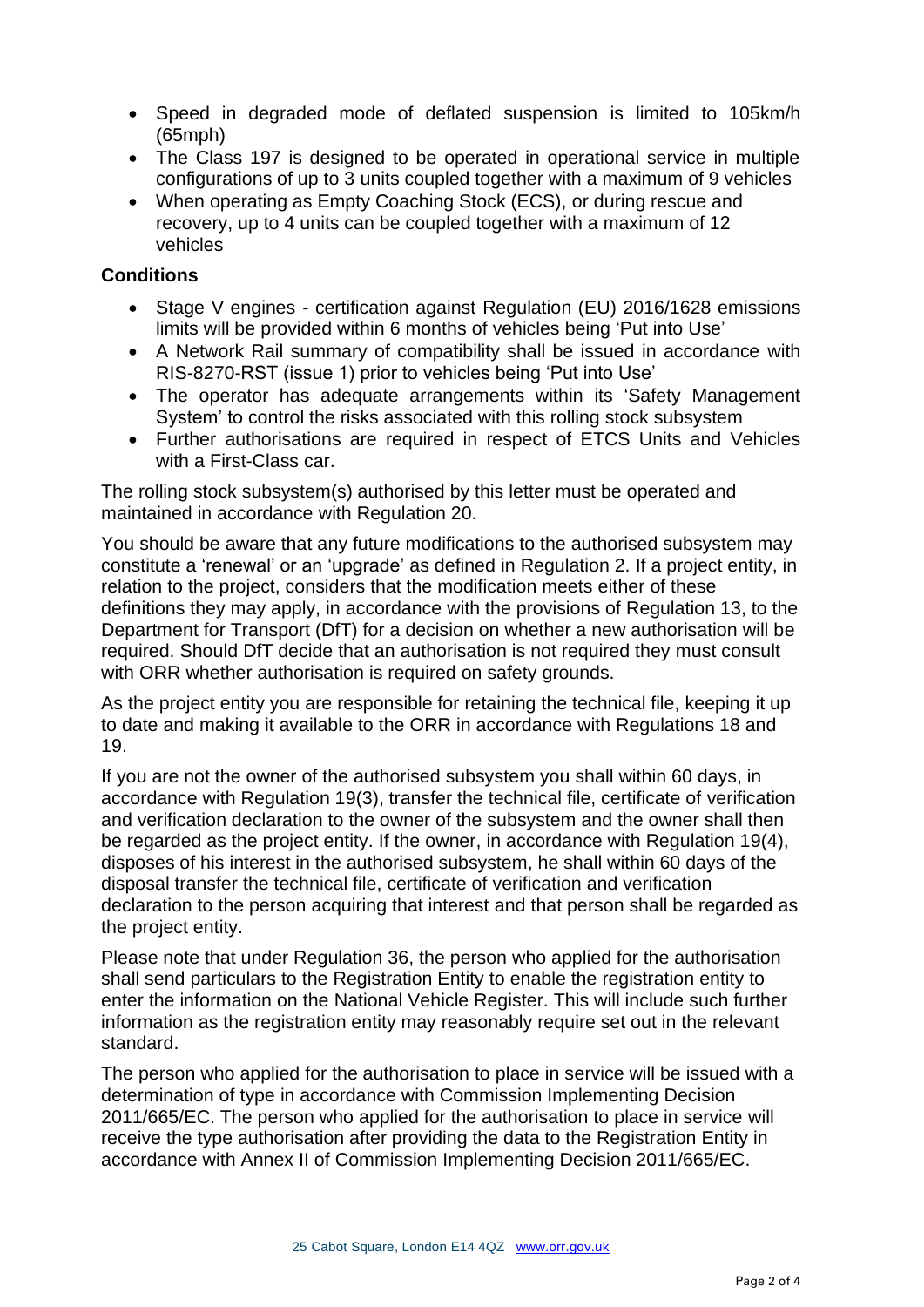If you are the operator, may I remind you of the need to have adequate arrangements within your Safety Management System to control the risks associated with this rolling stock subsystem(s).

This decision letter will be published on ORR's website.

Yours sincerely,

Steve Fletcher Deputy Director, Engineering & Asset Management

Copies to:

- Ian Jones, Head of Interoperability, Safety and Standards DfT
- Ian Prosser, ORR Director, Railway Safety
- Peter Gracey, Head of Interoperability and Rail Vehicle Engineering
- Dipesh Tailor, ORR Interoperability Co-ordinator
- Umar Ali, Principal Inspector of Railway, Train Operations South
- David Galloway, Head of System Compatibility, Network Rail
- Network Rail NVR, National Vehicle Register nvr@networkrail.co.uk